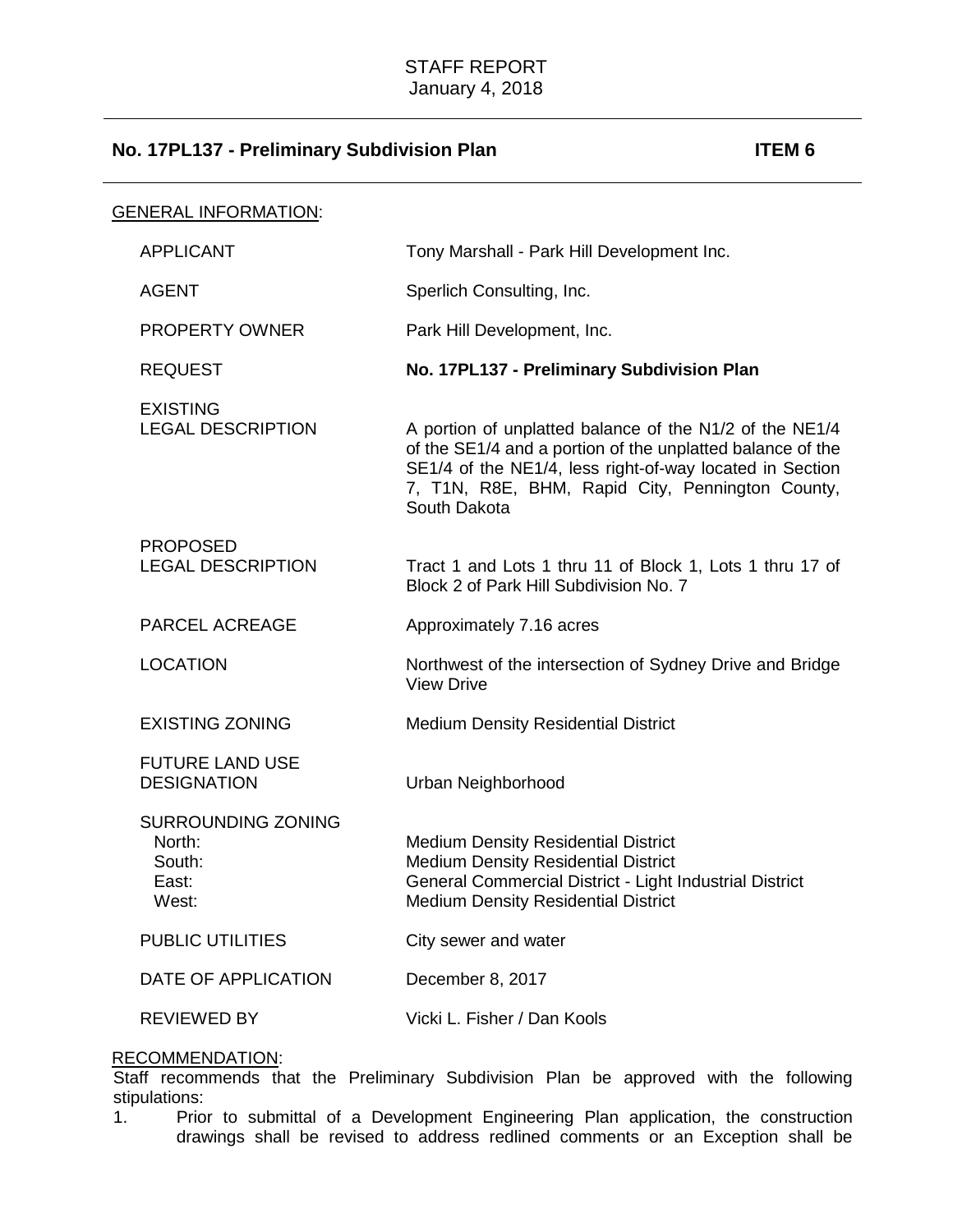obtained to the Infrastructure Design Criteria Manual or the Standard Specifications for each comment. A copy of the approved Exception shall be submitted with the Development Engineering Plan application. In addition, the redlined comments shall be returned with the Development Engineering Plan application;

- 2. Prior to submittal of a Development Engineering Plan application, an Exception to allow 28 residential lots and 1 large tract along a dead end street instead of a maximum of 20 lots pursuant to Section 2.13.1 of the Infrastructure Design Criteria Manual or an Exception shall be obtained. If an Exception is obtained, a copy of the approved Exception shall be submitted with the Development Engineering Plan application;
- 3. Prior to submittal of a Development Engineering Plan application, the plat document shall be revised to show a minimum of 4,000 square for each townhome lot and a minimum of 6,500 square feet for each single family residential lot or a lot size Variance shall be obtained;
- 4. Upon submittal of a Development Engineering Plan application, revisions to the design report dated July 25, 2016 shall be submitted for review and approval. The design report shall be in conformance with the Infrastructure Design Criteria Manual and signed and sealed by a Professional Engineer;
- 5. Prior to approval of the Development Engineering Plan application, engineering reports required for construction approval shall be accepted and agreements required for construction approval shall be executed if subdivision improvements are required. In addition, permits required for construction shall be approved and issued and construction plans shall be accepted in accordance with the Infrastructure Design Criteria Manual. All final engineering reports shall be signed and sealed by a Professional Engineer and contain a Certification Statement of Conformance with City Standards as required by the Infrastructure Design Criteria Manual;
- 6. Upon submittal of a Development Engineering Plan application, construction plans for Pendleton Drive shall be submitted for review and approval showing the street located within a minimum 52 foot wide right-of-way and constructed with a minimum 26 foot wide paved surface, curb, gutter, sidewalk, street light conduit, water and sewer or an Exception shall be obtained. If an Exception is obtained, a copy of the approved Exception shall be submitted with the Development Engineering application;
- 7. Upon submittal of a Development Engineering Plan application, water plans and analysis prepared by a Registered Professional Engineer shall be submitted for review and approval in accordance with the Infrastructure Design Criteria Manual. The design report shall demonstrate that the water service is adequate to meet estimated domestic flows and required fire flows to support the proposed development;
- 8. Upon submittal of a Development Engineering Plan application, a sewer design report prepared by a Registered Professional Engineer as per the Infrastructure Design Criteria Manual shall be submitted for review and approval. The design report shall demonstrate that the sanitary sewer capacity is adequate to meet estimated flows and provide sufficient system capacity in conformance with the Infrastructure Design Criteria Manual;
- 9. Upon submittal of a Development Engineering Plan application, turning movements within the proposed hammerhead turnaround shall be demonstrated on the plans to ensure that the design supports the largest emergency vehicles;
- 10. Upon submittal of a Development Engineering Plan application, a drainage plan and report prepared by a Registered Professional Engineer shall be submitted for review and approval. The drainage plan and report shall address storm water quantity control and storm water quality treatment in conformance with the Infrastructure Design Criteria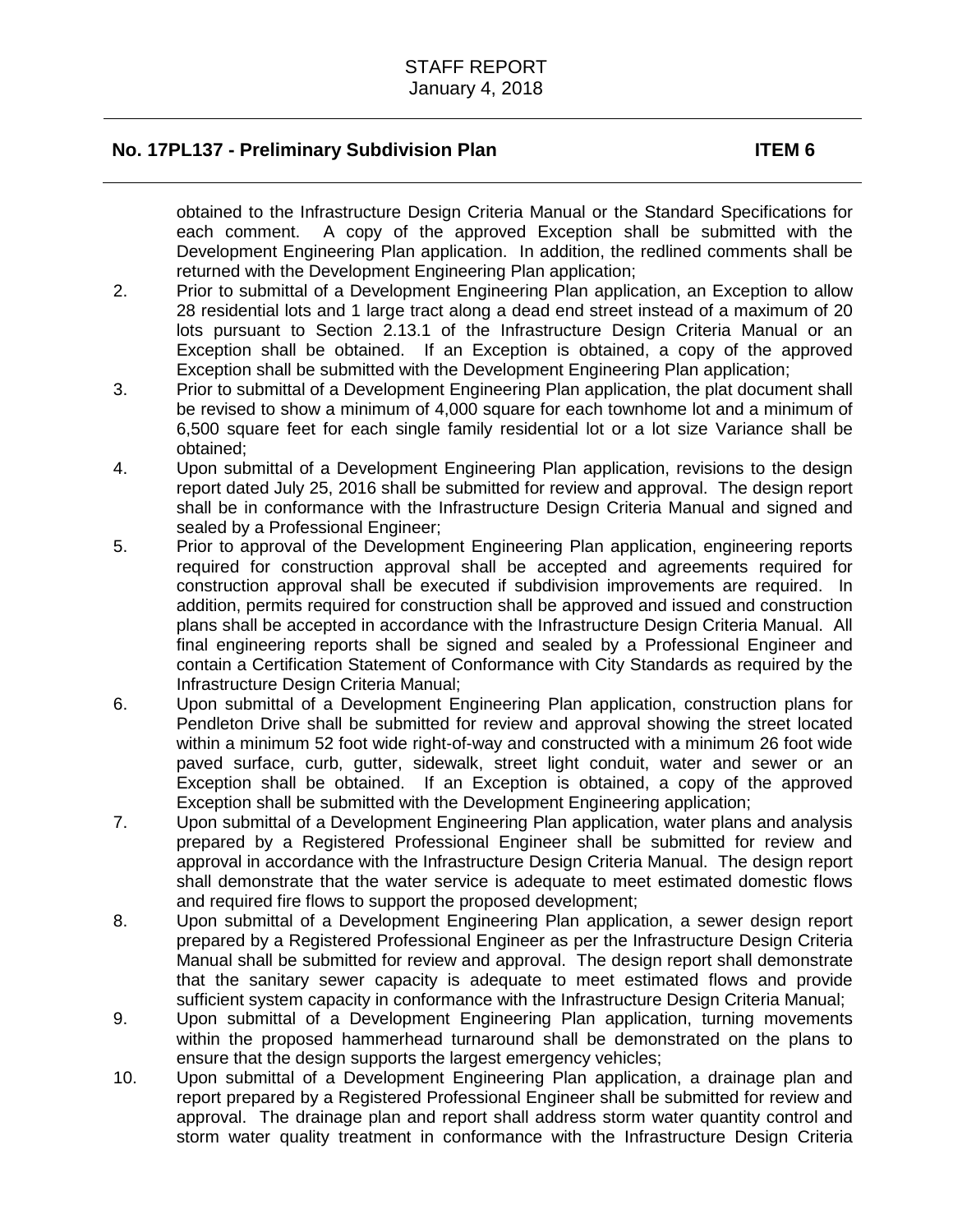Manual and the Rapid City Municipal Code. In addition, easements shall be provided as needed;

- 11. Upon submittal of the Development Engineering Plan application, the plat document shall be revised to show the existing Major Drainage Easement located in Pendleton Drive being vacated or the easement shall be vacated by miscellaneous document and the recording information shall be included on the Final Plat;
- 12. Prior to approval of the Development Engineering Plan application, a Development Agreement shall be entered into with the City for all public improvements, if applicable;
- 13. Upon submittal of a Development Engineering Plan application, a cost estimate of the required subdivision improvements shall be submitted for review and approval;
- 14. Prior to submittal of a Final Plat application, a different street name for Pendleton Drive shall be submitted to the Emergency Services Center for review and approval. In addition, the approved street name shall be shown on the plat document;
- 15. Prior to submittal of a Final Plat application, a note shall be placed on the plat document identifying a 6 foot wide maintenance easement along the common lot line for the townhome lots;
- 16. Upon submittal of a Final Plat application, a Covenant Agreement shall be submitted for recording identifying maintenance and ownership of any proposed drainage elements. In addition, the plat document shall be revised to show all drainage improvements located within a Major Drainage Easement;
- 17. Upon submittal of a Final Plat application, copies of the recorded private utility easements located in the vacated portion of the Wilma Street right-of-way shall be submitted;
- 18. Upon submittal of a Final Plat application, surety for any required subdivision improvements that have not been completed shall be posted and the subdivision inspection fees shall be paid; and,
- 19. Prior to the City's acceptance of the public improvements, a warranty surety shall be submitted for review and approval as required. In addition, any utilities and drainage proposed outside of the dedicated right-of-way shall be secured within easement(s).

#### GENERAL COMMENTS:

The applicant has submitted a Preliminary Subdivision Plan application to create 28 residential lots and one 0.421 acre Tract identified as a Major Drainage Easement. The lots are a mix of townhome lots and single family residential lots and range in size from 3,920.4 square feet to 78,408 square feet.

On May 5/16/16, the City Council approved a similar Preliminary Subdivision Plan (File #16PL024) to subdivide the property into 22 residential lots. In addition, the City Council approved a Vacation of Right-of-way (File #16VR001) to vacate that portion of Wilma Street located adjacent to the property. The applicant has now submitted this revised Preliminary Subdivision Plan application to create 28 residential lots and one large tract as previously noted.

The property is located approximately 350 feet east of the intersection of E. Oakland Street and Sydney Drive, along the north side of Sydney Drive. Currently, the property is void of any structural development.

A Preliminary Subdivision Plan is a tentative plan of a proposed subdivision requiring the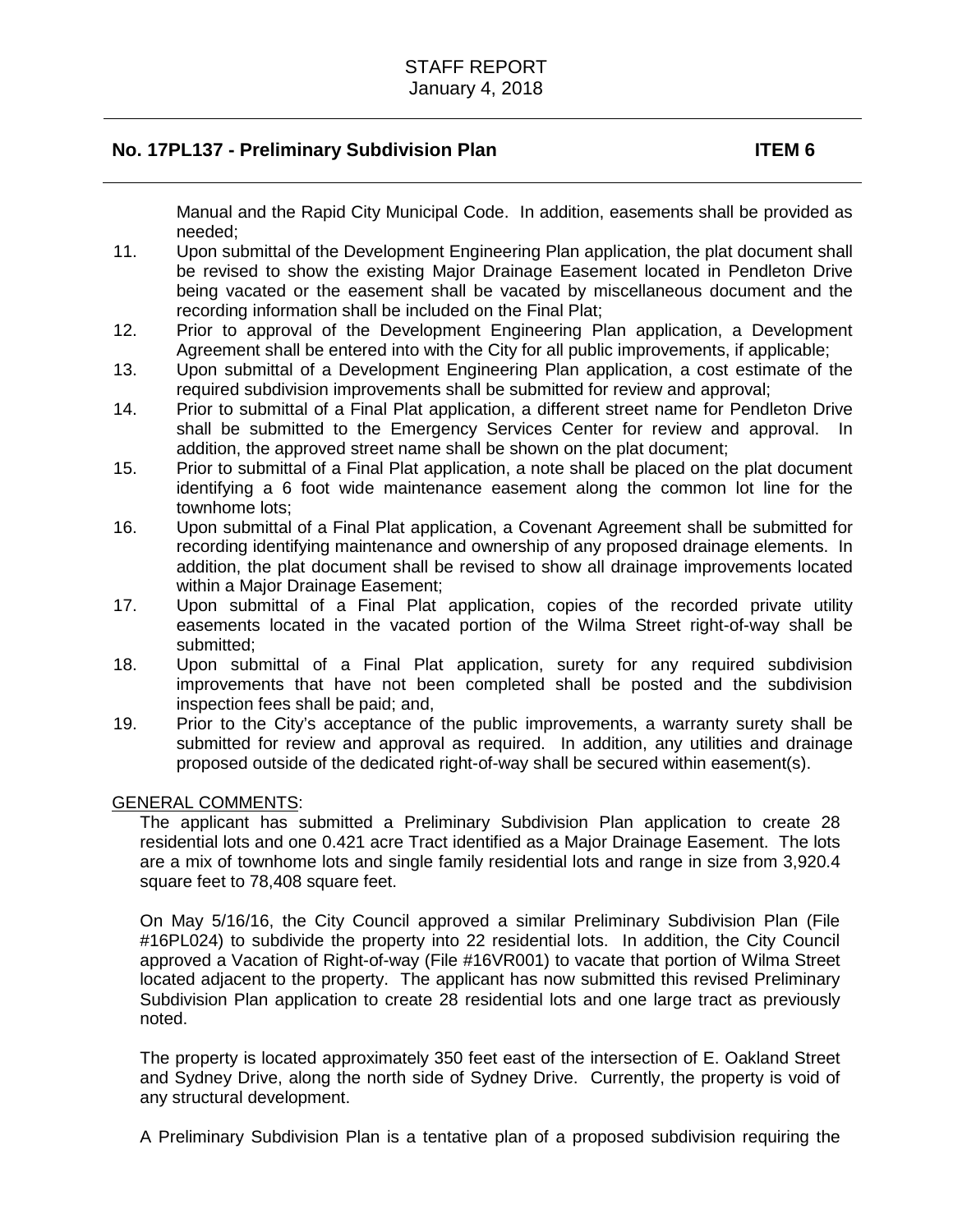installation of public improvements. Approval of a Preliminary Subdivision Plan by the City Council is required before an applicant can proceed with Development Engineering Plans and a Final Plat application for all or part of the area within the Preliminary Subdivision Plan application.

#### STAFF REVIEW:

Staff has reviewed the Preliminary Subdivision Plan and has noted the following considerations:

- Zoning: The property is zoned Medium Density Residential District requiring a minimum 4,000 square feet for a townhome lot and 6,500 square feet for a single family residential lot. As previously noted, the lots range in size from 3,920.4 square feet to 78,408 square feet. As such, prior to submittal of a Development Engineering Plan application, the plat document must be revised to show a minimum of 4,000 square for each townhome lot and a minimum of 6,500 square feet for each single family residential lot or a lot size Variance must be obtained.
- Pendleton Drive: Pendleton Drive extends north from Sydney Drive to serve as access to the proposed lots. Pendleton Drive is a 1,200 foot long dead-end street with a hammerhead turnaround located approximately 960 feet north of Sydney Drive. The street is classified as a local street requiring that it be located within a minimum 52 foot wide right-of-way and constructed with a minimum 26 foot wide paved surface, curb, gutter, sidewalk, street light conduit, water and sewer. Upon submittal of a Development Engineering Plan application, construction plans for Pendleton Drive must be submitted for review and approval as identified or an Exception must be obtained. If an Exception is obtained, a copy of the approved Exception must be submitted with the Development Engineering Plan application. In addition, upon submittal of a Development Engineering Plan application, turning movements within the proposed hammerhead turnaround must be demonstrated on the plans to ensure that the design supports the largest emergency vehicles.

Pendleton Drive will serve as exclusive access to 28 lots and one large tract. Section 2.13.1 of the Infrastructure Design Criteria Manual states that a dead end street (cul-de-sac street) shall not serve more than 20 housing units. As such, upon submittal of a Development Engineering Plan application, the plat document must be revised to reduce the number of proposed lots along a dead end street from 29 to 20 lots pursuant to Section 2.13.1 of the Infrastructure Design Criteria Manual or an Exception must be obtained. If an Exception is obtained, a copy of the approved Exception must be submitted with the Development Engineering Plan application. The Fire Department has indicated that they could support the Exception to allow 28 lots and one drainage tract along a dead end street if a Covenant Agreement is submitted for recording at the Register of Deed's Office to ensure that residential fire sprinkler protection is designed and installed as per NFPA 13D throughout all new residential structures.

The Emergency Services Communication Center has identified that another street in Rapid City is already named Pendleton Drive. As such, prior to submittal of a Final Plat application, a different street name must be submitted to the Emergency Services Center for review and approval. In addition, the approved street name shall be shown on the plat document.